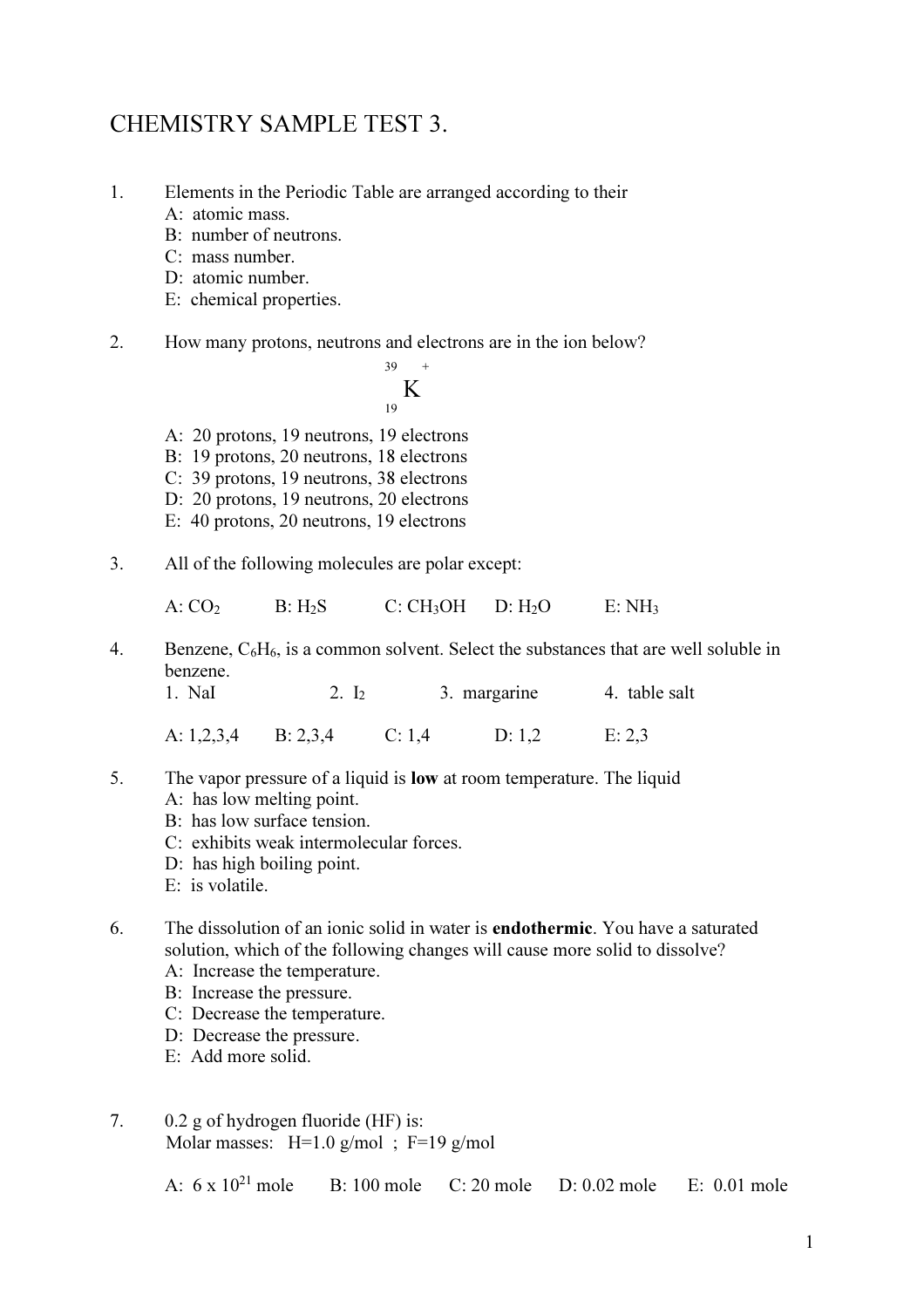8. 0.08 g NaOH is dissolved in enough water to make 10 mL of solution. Calculate the molarity of the solution. Molar masses: Na=23 g/mol ; O=16 g/mol ; H=1.0 g/mol

A: 0.2 M B: 0.2 mM C: 20 mM D: 5 M E: 5 mM

- 9. The pH of an acid solution is 3. It may be all of the following solutions except. A:  $10^{-3}$  M HCl solution.  $B: 10^{-3}$  M CH<sub>3</sub>COOH solution.  $C: 10^{-3}$  M HNO<sub>3</sub> solution. D:  $10^{-3}$  M HBr solution. E:  $10^{-3}$  M HClO<sub>4</sub> solution.
- 10. A 0.01 M HCl solution is diluted with water hundred times.
	- 1. The pH of the solution increases by 2.
	- 2. The pOH of the solution increases by 2.
	- 3. The hydronium ion concentration of the solution decreases from  $10^{-2}$  M to  $10^{-4}$  M.
	- 4. The hydroxide ion concentration of the solution does not change.
	- A: 1,2 B: 2,3 C: 1,3 D: 1,3,4 E: 2,3,4
- 11. Choose the redox reaction.
	- A:  $HNO_3 + KOH \rightarrow KNO_3 + H_2O$
	- B:  $2HNO<sub>3</sub> + Na<sub>2</sub>CO<sub>3</sub> \rightarrow 2NaNO<sub>3</sub> + H<sub>2</sub>O + CO<sub>2</sub>$
	- C: Ba( $NO<sub>3</sub>$ )<sub>2</sub> + Na<sub>2</sub>SO<sub>4</sub>  $\rightarrow$  BaSO<sub>4</sub> + 2NaNO<sub>3</sub>
	- D:  $2HNO_3 + Ca(OH)_2 \rightarrow Ca(NO_3)_2 + 2H_2O$ <br>E:  $2HNO_3 + 3H_2S \rightarrow 2NO + 3S + 4H_2O$
	- $2HNO<sub>3</sub> + 3H<sub>2</sub>S \rightarrow 2NO + 3S + 4H<sub>2</sub>O$
- 12. Unstable nuclei undergo radioactive decay. During alpha radiation
	- A: the atomic number decreases by 2 and the mass number by 4.
	- B: the atomic number decreases by 4 and the mass number by 2.
	- C: the atomic number increases by 1 and the mass number doesn't change.
	- D: the loss of a neutron decreases the mass number by 1 and the charge by 1.
	- E: the loss of a proton decreases the mass number by 1 and increases the charge by 1.
- 13. The IUPAC name of the following compound is:

$$
\begin{array}{cc}\nCH_3 & H_3C \\
| & | & \n\end{array}
$$
\n
$$
H_2C
$$
\n
$$
CH_2
$$
\n
$$
H_3C
$$
\n
$$
H_3C
$$

- A: 2,2,4-trimethyl-propane
- B: 2,2-dimethylbutane
- C: 1-isopropylpropane
- D: 2-methylpentane
- E: 2-methylpentene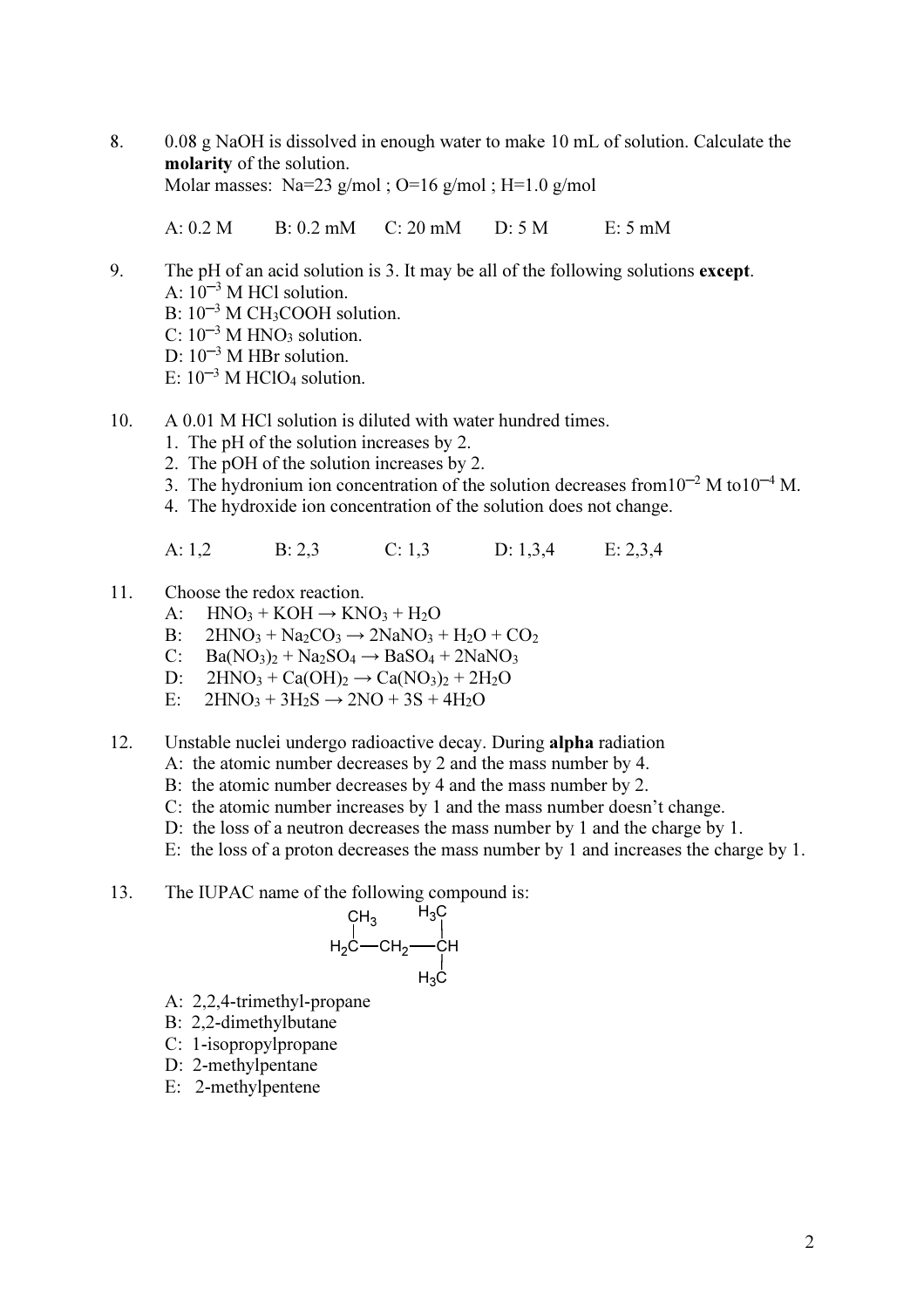14. The reaction below is classified as



- A: a substitution reaction.
- B: an addition reaction.
- C: an elimination reaction.
- D: a saturation reaction.
- E: a condensation reaction.
- 15. Choose the compound(s) that are secondary alcohols



16. Acetic acid gives which of the following reactions? 1. н $_{3}$ с $-$ ё O OH  $+$  H<sub>3</sub>C-OH  $\implies$  H<sub>3</sub>C-C-O-CH<sub>3</sub> O  $+$  H<sub>2</sub>O 2. н $_{3}$ с $-$ ё O OH  $+$  H<sub>3</sub>C-N-CH<sub>3</sub>  $CH<sub>3</sub>$  $_{\rm H_3}$ C $-$ C $-$ N $-$ CH $_{\rm 3}$ O  $\mathrm{\dot{C}}\mathrm{H}_3$  $+$  H<sub>3</sub>C-OH 3.  $_{\rm H_3C}$ —C O OH  $+$  H<sub>3</sub>C-NH-CH<sub>3</sub>  $\rightleftharpoons$  H<sub>3</sub>C-C-N-CH<sub>3</sub> O  $\mathrm{\dot{C}}\mathrm{H}_3$  $+ H<sub>2</sub>O$ 4.  $H_3C - C$ O OH  $\frac{\text{oxidation}}{\text{S}}$  H<sub>3</sub>C-C O H A: 1,2 B: 1,3 C: 2,3 D: 1,4 E: 2,4